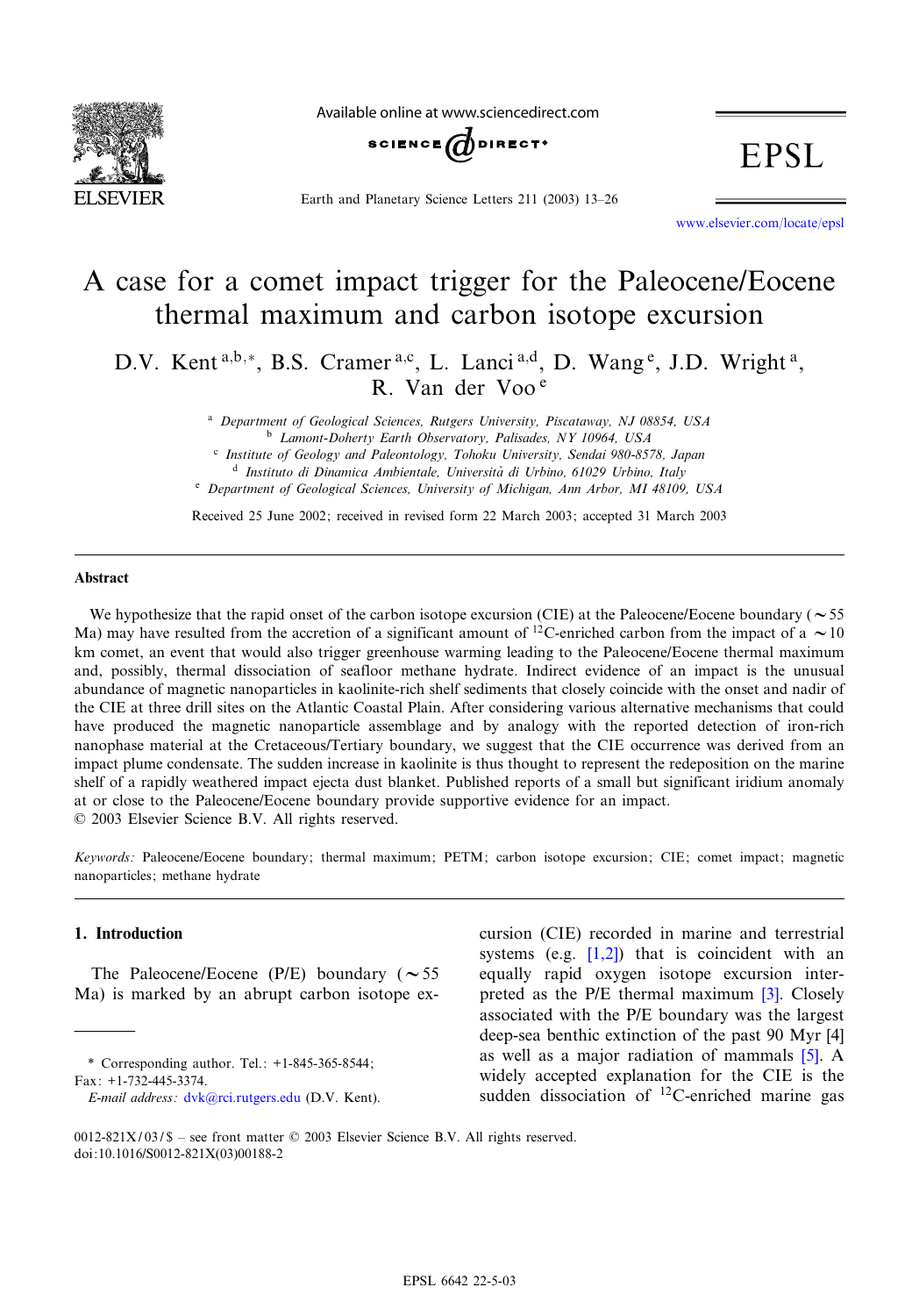hydrates  $[6-8]$ . Such a major dissocia[tion](#page-11-0) event would seem to require either a thermal [6] or mechanical [9] precursor. However, high-resolution oxygen and carbon iso[tope rec](#page-11-0)ords have yet to demonstrate a significan[t wa](#page-11-0)rming immediately preceding the CIE (e.g.  $[10-12]$  despite recent assertions to the contrary [13]; see below) and a geologic event of sufficient magnitude to provide a plausible mechanical trigger has not been identified.

We suggest that the impact of a volatile-rich comet provides an alternative source of 12C-enriched carbon to account for the rapid onset of the CIE. The massive introduction of carbon directly into the atmosphere would account for the concomitantly rapid greenhouse warming, producing newly corrosive and warmer (and hence less oxygenated) bottom waters that have previously been suggested as prox[imate](#page-11-0) causal mechanisms for the massive extinction of benthic organisms coincident with the CIE  $[1,4]$ . An impact has been entertained as one of several possible explanations for [a sma](#page-11-0)ll but analytically significant iridium anomaly detected at or very close to the P/E boundary [14,15]. We describe new albeit indirect evidence for an impact at the P/E boundary based on the discovery of abundant magnetic nanoparticles in kaolinitic clays that are closely associated with the CIE in shelf sediments on the Atlantic Coastal Plain.

#### 2. Lithologic and magnetic changes at the CIE

The P/E boundary interval was recovered and studie[d in a tr](#page-11-0)ansect of [three d](#page-11-0)rill cores across [the](#page-11-0) Atlantic Coastal Plain in New Jersey - at Bass River [16,17], Ancora [18,19] and Clayton [20] (Fig. 1). Published biostratigraphic and magnetostratigraphic data for the Bass River core indicate that [the neg](#page-11-0)ative excursion in the carbon isotopic composition of carbonates correspond[s to](#page-12-0) the CIE [16,17], whose onset is now taken to coincide with the P/E [bound](#page-2-0)ary at around 55 Ma [21]. We found a correlative CIE in the Ancora and Clayton cores (Fig. 2). The stratigraphic records across the CIE are not interrupted by sequence boundaries and appear to be complete.



Fig. 1. Location map for Ancora [18], Bass River [16] and Clayton [20] drill sites on the Atlantic Coastal Plain of New Jersey where the CIE interval was investigated in this study. Inset shows locations on a 55 Ma plate reconstruction sketch map of some other CIE sites discussed in the text.

The CIE interval in this neritic setting is closely associated with a several meters thick clay-rich unit in which the [proporti](#page-11-0)[on of k](#page-2-0)aolinite becomes significantly higher and terrigenous sand is conspicuously absent [17,20] (Fig. 2). Intervals relatively enric[hed i](#page-12-0)n kaolinite have been [docu](#page-11-0)mented coincident with the CIE in shelf sediments ar[ound](#page-12-0) the Tethys  $[22]$  and in New Zealand  $[8]$ , and in deep-sea sediments from the Southern Ocean [23]. Kaolinite is the product of intensive continental [wea](#page-12-0)thering, generally under hot, humid conditions over appreciable time scales  $(10^5-10^6$  yr [24]). Howev[er, the](#page-2-0) close correspondence of the kaolinite-rich interval with minimum carbon isotope values (Fig. 2) indicates that this unit was deposited very rapidly. In open ocean [sec](#page-11-0)tions, such minimum carbon isotope values occur over an interval of a few decimeters at most [12][, sug](#page-12-0)gesting that the onset and nadir of the CIE occurred over time scales of only  $\langle 10^3 - 10^4 \text{ yr} [25]$ . We therefore conclude that the CIE clay unit at the New Jersey P/E boundary sections was deposited at rates exceeding 30-70 cm/kyr. This is consistent with the presence throughout this interval in the New Jersey sections of calcareous nannoplankton and pla[nktonic for](#page-11-0)aminiferal taxa that are restricted to the early part of the CIE interval at other locations  $[18,26-29]$ .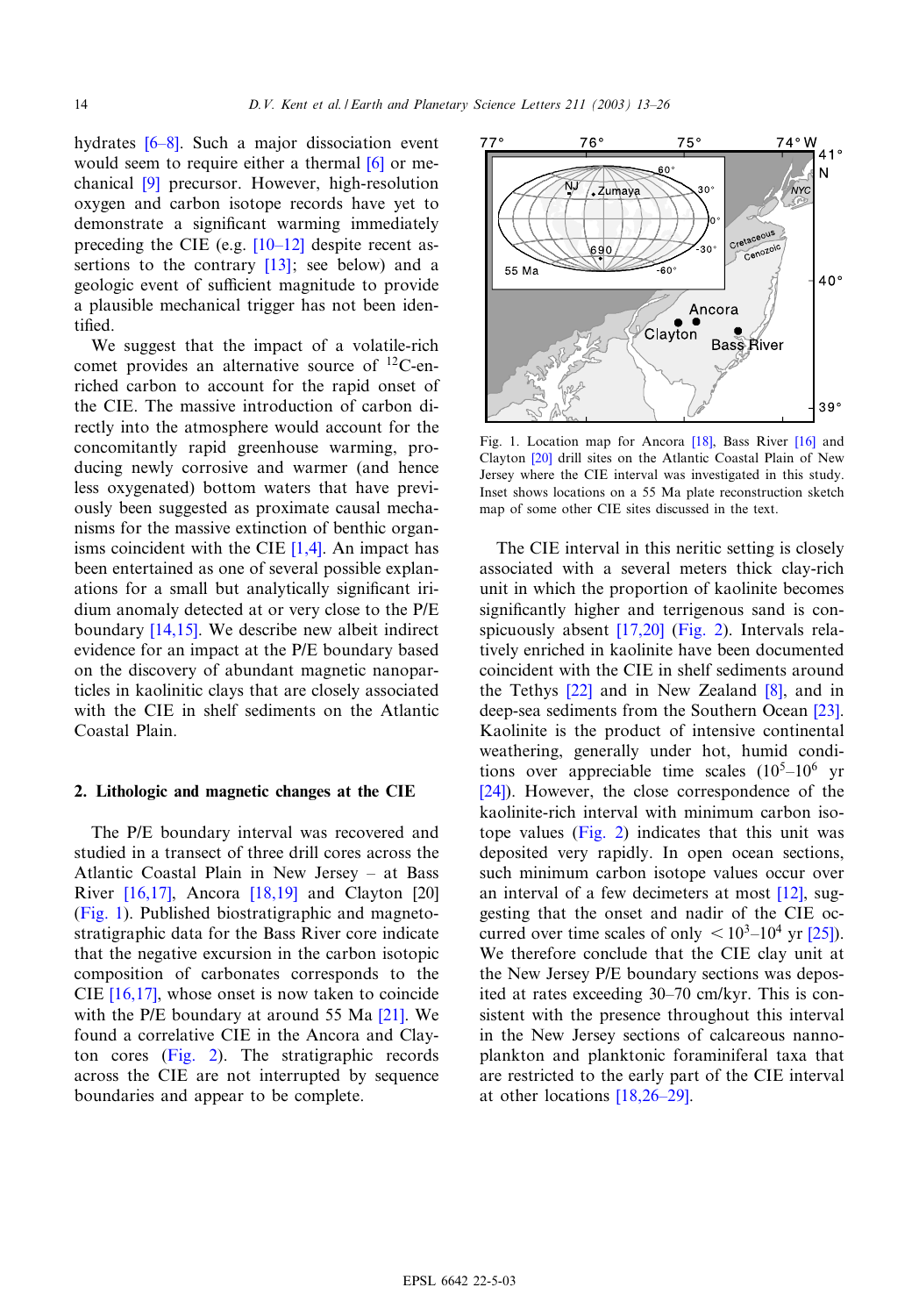<span id="page-2-0"></span>

Fig. 2. Lithologic, isotopic and magnetic hysteresis profiles across the CIE interval [in th](#page-11-0)ree drill cores on the Atlantic Co[astal](#page-11-0) Plain of New Jersey (see Fig. 1 for locations). Double-arrows mark the onset of the CIE interval. Magnetostratigraphic, biostratigraphic, lithologic and benthic foraminiferal isotopic data for Bass River are from [17], lithologic data for Clayton from [20]. The sand-fraction record does not differentiate between largely quartz and glauconite sand below the CIE and exclusively biogenic (e.g. foraminiferal) sand within the CIE interval. Bulk carbonate carbon isotope data were generated for this study. Samples for carbon isotope analysis were ground and reacted in phosphoric acid  $(H_3PO_4)$  at 90 $°C$  in a Multiprep system attached to a Micromass Optima mass spectrometer. The close correspondence between bulk carbonate and benthic foraminiferal  $\delta^{13}C$  records at Bass River indicates that the bulk carbonate  $\delta^{13}C$  records accurately reflect local seawater-dissolved inorganic carbon at the [time](#page-11-0) of deposition. The magnit[ude of](#page-11-0) the  $\delta^{13}$ C decrease recorded in these sections (-4 to -5%) is substantially larger than that recorded in deep-sea records, but is similar to the atmospheric/surface-ocean records of surface-dwelling [plankt](#page-3-0)onic foraminifera [1,13] and terrestrial carbonates [2,59]. Saturation magnetization  $(M_s)$  and the ratio of saturation remanence to saturation magnetization ( $M_{\rm s}/M_{\rm s}$ ) were determined from hysteresis measurements on  $\sim$  20 [mg bulk sedim](#page-3-0)ent samples (see Fig. 3).

Sediment magnetization was studied by low field susceptibility and magnetic hysteresis properties and the magnetic mineralogy was constrained from analyses of remanent magnetic coercivity from backfield IRM curves. Anomalously highly magnetized sediments were initially discovered in a 6.5 m thick interval uniquely associated with the CIE in a core-[log int](#page-11-0)egration study of middle Miocene to Cenomanian coastal plain strata at the Ancora site  $[18,19]$ . New magnetic hysteresis

data (Fig. 3a,b) substantiate this observation at the Bass River and Clayton sites where we find that sediments associated with the CIE from a 4.6 m thick interval at Bass River and a 7.6 m thick interval at Clayton are also characterized by  $M<sub>s</sub>$  intensities of around 15 mA m<sup>2</sup>/kg, an order of magnitude greater than in the underlying or overlying sediments (Fig. 2). More significantly, high  $M_{\rm sr}/M_{\rm s}$  ratios averaging 0.40 at the more proximal (landward) Clayton site, 0.35 at Ancora,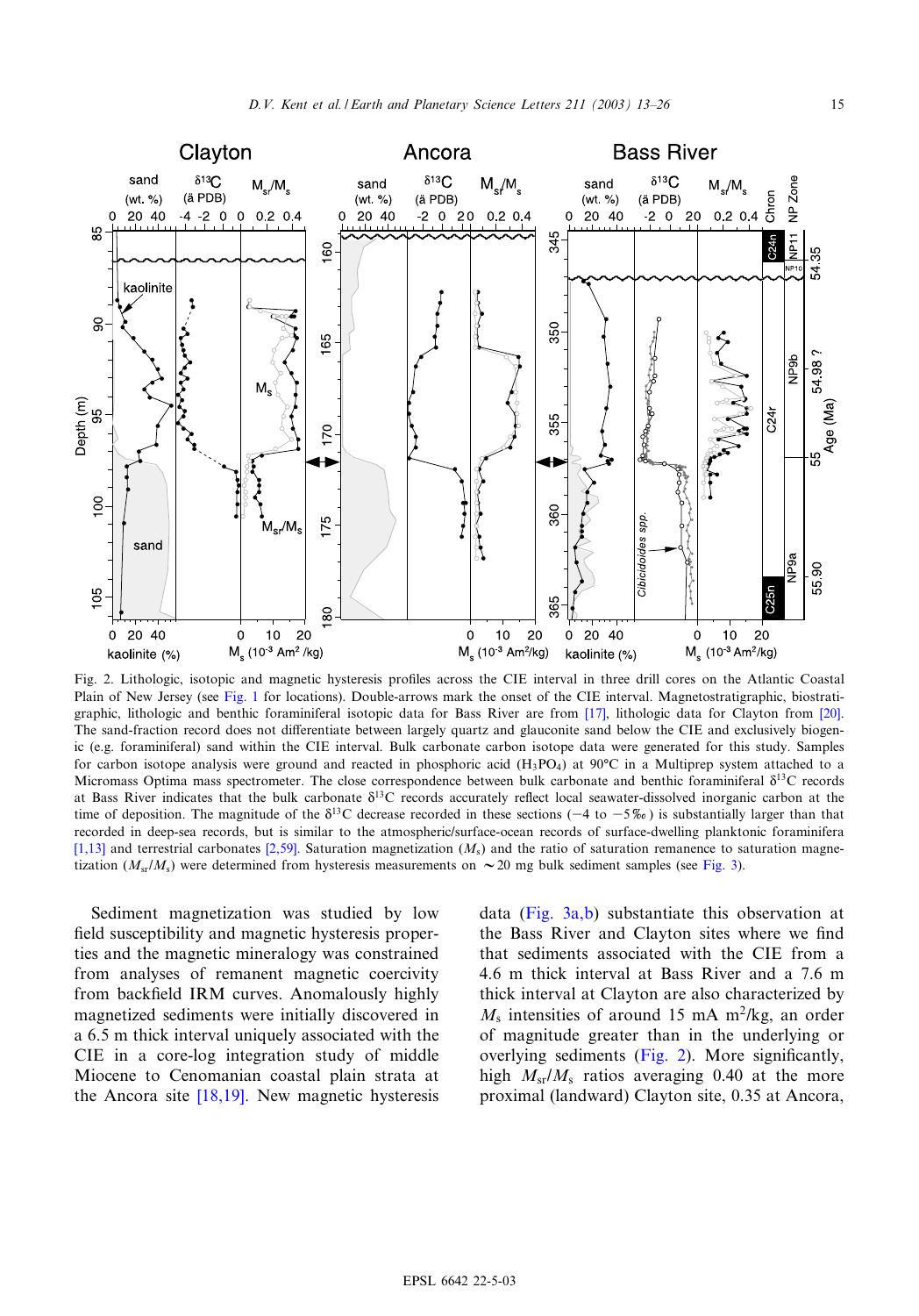$\leftarrow$ 

<span id="page-3-0"></span>and 0.3 with more variability at the more distal Bass River site are associated with the high magnetizations in the CIE interval. Backfield IRM curves in the highly magnetized CIE sediments



approach saturation by about 200 mT (Fig. 3c), suggesting that the main magnetic mineral is magnetite or possibly a partially oxidized form of maghemite. The high magnetizations correspond to volumetric concentrations of about 100 parts per million for such magnetic particles. High-field heating experiments to determine Curie temperatures were not successful due to the creation of a magnetic alteration phase presumably from breakdown of clays although we can say there was no initial magnetic phase with a Curie temperature lower than about 450°C. Samples from outside the CIE interval (or some samples within the CIE at Bass River) that have reduced  $M_{\rm sr}/M_{\rm s}$ may not reach saturation by 1000 mT, indicating the presence of a m[ore](#page-12-0) highly coer[cive m](#page-12-0)ineral like goethite or hematite in these samples.

Experimental data [30] and theory [31,32] show that, unless elongated, magnetite grains have a very narrow stable single domain size range where  $M_{\rm sr}/M_{\rm s}$  is high only between the superparamagnetic threshold of 30^50 nm and the multidomain threshold of about  $70-100$  nm. For example, the average  $M_{\rm sr}/M_{\rm s}$  for randomly oriented, non-interacting cuboid magnetite grains is calculated to [drop](#page-12-0) precipitously from 0.40 for 90 nm grains to multidomain-like values of 0.06 for 104 nm grains [32]. This means that the presence of even relatively few magnetic grains above the multidomain threshold size will tend to lower the overall  $M_{\rm sr}$ /  $M<sub>s</sub>$  ratio of an assemblage because of their disproportionately large volumetric contribution. At the other end of the size spectrum,  $M_{\rm sr}/M_{\rm s}$  will be reduced due to superparamagnetic behavior

Fig. 3. Examples of magnetic hysteresis loops (a, full scale; b, expanded scale) determined on  $\sim$  20 mg bulk sediment samples from within (BR354.5) and below (BR351.1) the CIE interval in the Bass River drill core. Measurements were made on an alternating-gradient force magnetometer (Micromag 2900) using a maximum field of 1000 mT;  $M_s$  is determined after standard correction for the high field paramagnetic slope from 7000 to 1000 mT (shown as dashed line in panels a and b).  $M_{\rm sr}/M_{\rm s}$  is 0.38 for BR354.5 and 0.076 for BR357.1. Magnetic coercivity,  $B_c$ , is magnetization zerocrossing. Backfield IRM curves used to measure remanent coercivity  $(B_{cr},$  zero-crossing or remanent magnetization) are shown in panel c.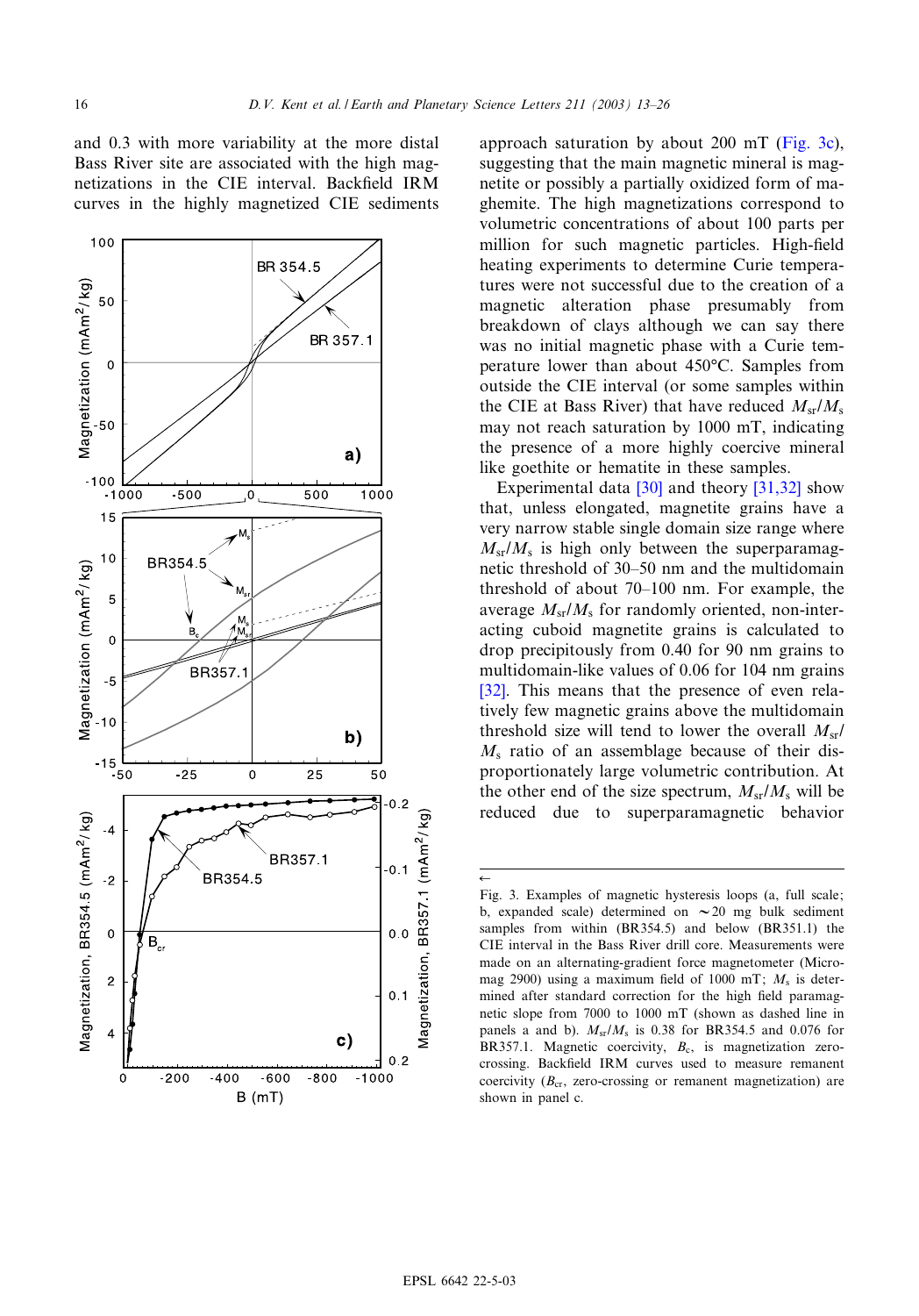[33,34], although the volumetric contribution of such very fine grains to bulk magnetic hysteresis properties will tend to be small.

The high  $M_{\rm sr}/M_{\rm s}$  ratios of the CIE sediments are unusual and not expected to result from an assemblage of detrital magnetic minerals and the heterogeneity of neritic sedimentary processes, especiall[y ov](#page-12-0)er several meters of section. A recent compilation of hysteresis data for rocks and sediments  $[35]$  shows that  $M_{sr}/M_s$  ratios r[arely](#page-12-0) approach 0.4 in magnetite-bearing clastic sediments; for example, pelagic deep-sea sediments [\[36\]](#page-12-0) have  $M_{\rm sr}/M_{\rm s}$  ratios that rang[e on](#page-12-0)ly to [abou](#page-12-0)t 0.3, whereas Chinese loess and paleosols [37] and many lake sediments (e.g. [38], but see [39]) typically have even lower values (Fig. 4). Some ma-



Fig. 4. Day plot of magnetic hysteresis parameters  $(M_{\rm sr}/M_{\rm s}$ versus the ratio of remanent coercivity to coercivity,  $B_{cr}/B_c$ ) for samples from across the CIE interval in the Cla[yton,](#page-12-0) Bass River an[d A](#page-12-0)ncora drill cores. Shown for c[omp](#page-12-0)arison are generalized data fie[lds](#page-12-0) (dashed) for Chinese loess [37], lake sediments [38], and p[elag](#page-12-0)ic deep-sea sediments [36] taken from a recent summary [35]. Solid curve is a SD-MD theoretical mixing curve from [35].

rine limestone[s,](#page-12-0) [e](#page-12-0)specially those that have been remagnetized [40], do have  $M_{\rm sr}/M_{\rm s}$  ratios that can be as high as those for the CIE sediments. However, such carbonates reflect depositional and diagenetic processes very different from the CIE sediments, making it unlikely that the magnetic mineralogy has a similar origin. Moreover, the sudden change observed at the CIE onset would remain unexplained.

## 3. Interpretation of lithologic and magnetic changes at the CIE

We interpret the hysteresis properties of the CIE sediments as indicative of a highly restricted magnetic grain-size assemblage concentrated in the single domain range  $(< 100$  nm) in the more proximal (landward) Clayton and Ancora sites, with sporadic admixtures of larger multidomainlike particles in the more distal Bass River site. The magnetic nanoparticle assemblage and its depositional [patte](#page-11-0)rn are unusual and require explanation. An intriguing possibility that we initially considered [19] is that the magnetic particles are of [bioge](#page-12-0)nic origin. This is because magnetotactic bacteria are known to form small magnetite crystals [41] and available hysteresis data indic[ate t](#page-12-0)hat magnetosomes isolated from magnetotactic bacterial cells can have high  $M_{\rm sr}/M_{\rm s}$  values [42]. A transmission electron microscope (TEM) study of a sample from the CIE interval at Clayton shows that iron-rich grains are very difficult to detect and are likely to be very small. Four iron-rich grains ha[ve bee](#page-5-0)n observed and two were confirmed as magnetite on the basis of their diffraction pattern (Fig. 5). Their grain sizes of  $\sim$  70 nm are well within the theoretical single domain grain size range, consistent with the hysteresis data. The magnetite grains have equidimen[sion](#page-12-0)al shapes but they do not occur in strings, which are often indicative of biogenic origin [41]. A biogenic origin would also not account for the apparent exclusion of larger detrital magnetic grains in these neritic deposits even though the updip^downdip gradient in thickness of the CIE clay layer is more consistent with a detrital (landward) source for the magnetic particles.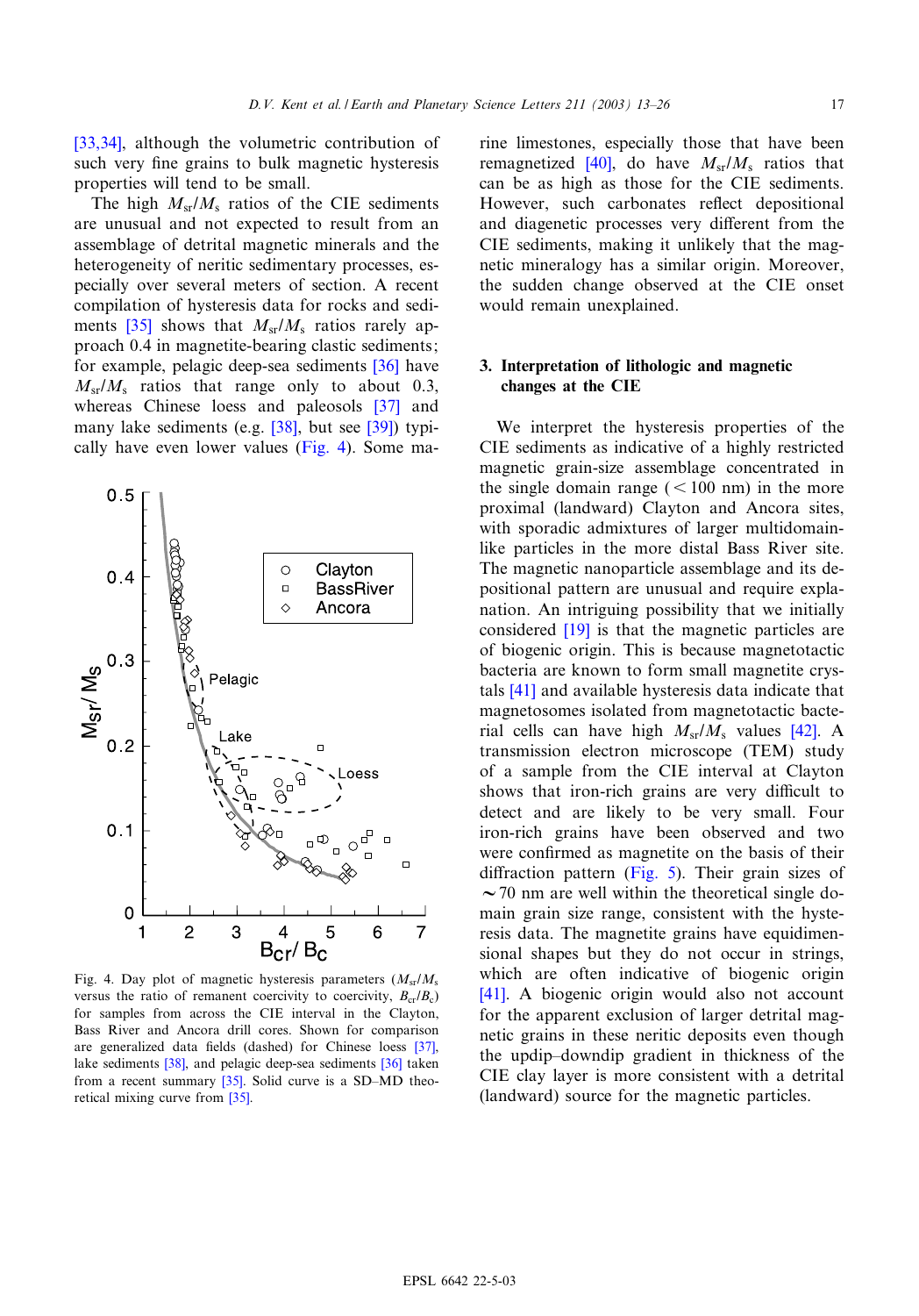<span id="page-5-0"></span>

Fig. 5. TEM bright field image of a magnetite grain (dark object in center of field) from a sample at 96.35 m in the CIE interval at Clayton. The sediment sample was ground under ethanol in an agate mortar for several minutes; a droplet of the mixture was then dropped on a copper washer with substrate and coated with carbon. TEM observations were made using a Philips CM12 STEM working at 120 kV. The sparse distribution and small grain size of the iron-rich particles made them extremely difficult to find. The chemical composition was determined using a Kevex EDS detector equipped with the STEM. Convergent beam electron diffraction (CBED) pattern ([011] diffraction) of the grain is shown as inset and is consistent with that of magnetite (F d3m, cubic,  $a = \sim 8.4$  Å).

The sudden increase in kaolinite, which coincides with the magnetic nanoparticle assemblage, may be due to the reworking of Upper Cretaceous kaolinites, alt[houg](#page-11-0)h there is no obvious mechanism for preferential erosion and redeposition of these deposits [17]. Samples we collected from exposures of the Upper Cretaceous Raritan Formation at Sayreville, NJ, have different magnetic properties with very low  $M_{\rm sr}/M_{\rm s}$  ( $\sim$  0.04), indicating that high  $M_{sr}/M_s$  values are not characteristic of all kaolinitic deposits. Fine-grained magn[etites](#page-12-0) have been suggested to precipitate near the iron redox boundary in suboxic marine sediments [43], but this process is often followed by dissolution of magnetite by reduction diagenesis lower in the

sediment column (e.g.  $[44, 45]$ ) and thus not expected to result in a thick layer rich in finegrained magnetite. Parenthetically, reported  $M_{\rm sr}/$  $M<sub>s</sub>$  values of suboxic sediments are only about 0.3, e[ven](#page-12-0) though magnetotactic bacteria are a likely source of the fine-grained authigenic magnetite [43].

Iron-rich nanophase material has been detected using Mössbauer spectroscopy at several Cretaceous/Tertiary (K/T) boundary sites where, although often in the form of hematite and goethite p[erhaps](#page-12-0) due to weathering, it has been interpreted as a condensate from an impact ejecta plume [46,47]. The dominance of magnetic nanoparticles inferred from hysteresis data in the CIE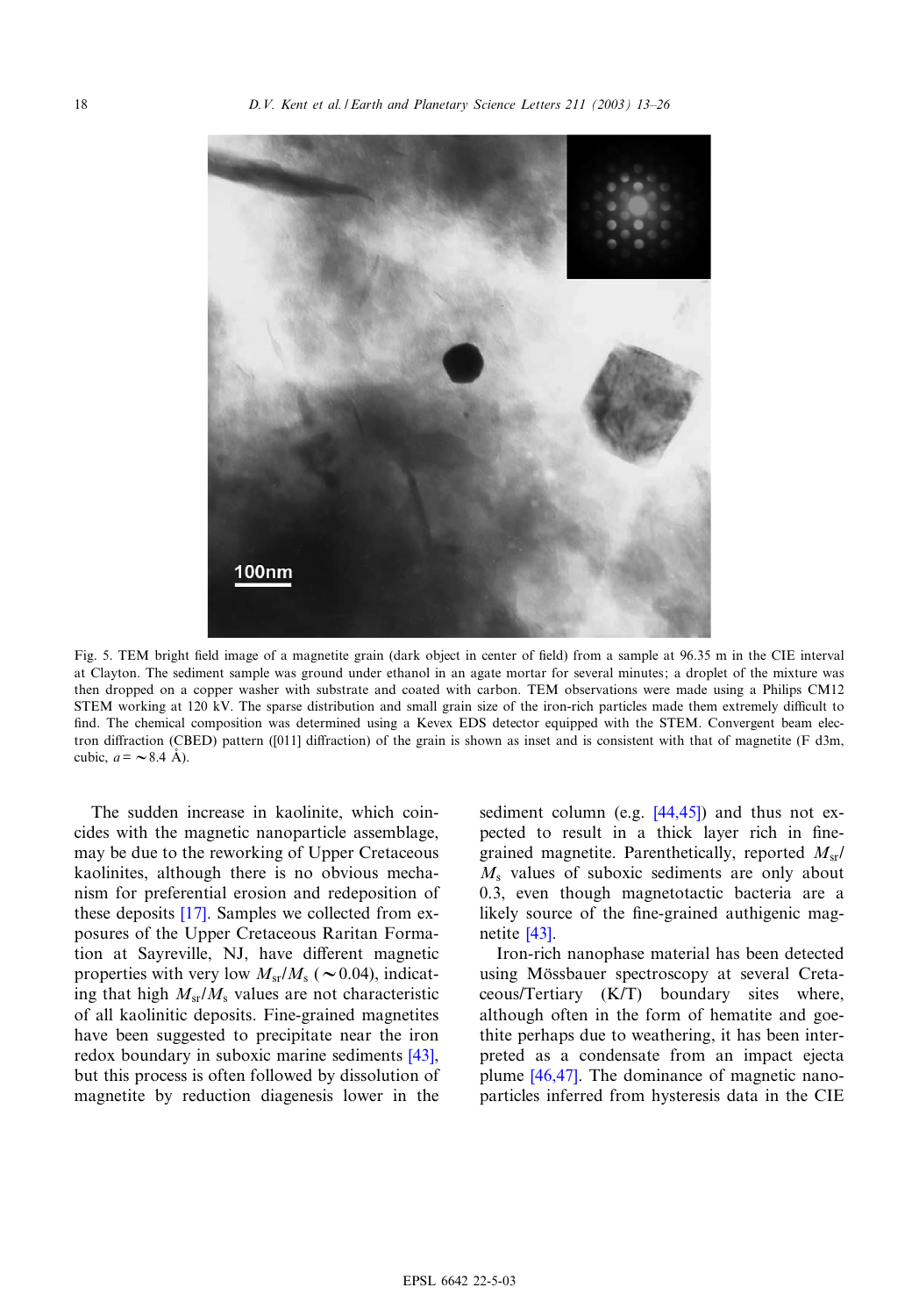<span id="page-6-0"></span>interval at the three Atlantic Coastal Plain sites may have a similar origin and, if so, provides circumstantial evidence for an impact at the P/E boundary. Rapid nucleation and limited crystal growth during cooling of an expanding plume vapor can account for the absence of larger magnetic grains.

In this scenario, the sudden increase in kaolinite content at the onset of the CIE may have resulted from accelerated weathering of a layer of very fine-grained dust, such as an impact ejecta blanket consisting mainly of crustal material thrown up by the impa[ct. The](#page-2-0) close correspondence of the kaolinite-rich interval with minimum carbon isotope values (Fig. 2) indicates that this unit was deposited very rapidly, suggesting that the unconsolidated impact dust blanket was rapidly weathered and eroded from the land and redeposited on the continental shelf. Such circumstances could explain the remarkable homogeneity of the magnetic, lithologic, and isotopic properties of these CIE sediments. Rapid weathering, erosion and redeposition of an impact ejecta blanket would also account for the abrupt transition from typical neritic sandy and silty clays below the CIE to kaolinite-rich clays containing very little silt and only non-terrigenous (e.g. foraminiferal) sand-size material just after the onset the CIE, with greatest focusing and least contamination from other sediment sources at the most proximal (Clayton) site.

#### 4. Other evidence for an impact

More direct but contentious evidence of an impact event at the P/E boundary is a reproducible albeit small iridium anomaly (quoted values of  $143 \pm 22$  ppt and  $133 \pm 15$  ppt Ir [com](#page-11-0)pared to a background of about 38 ppt Ir) in an expanded bathyal section at Zumaya, Spain [14]. The anomaly occurs in a 1 cm thick gray layer at the base of a  $\sim$  35 cm thick greenish brown marl and is coincident with the initial  $\sim 1\%$  decrease in  $\delta^{13}$ C values [mar](#page-11-0)king the onset of the CIE (Fig. 6a). The iridium enrichment was rega[rded](#page-12-0) as enigmatic [14] and could be due to various other causes such as basaltic volcanism [48], although there is no evidence for a volcanic ash layer at



Fig. 6. (a) Profiles of bu[lk c](#page-11-0)arbonate  $\delta^{13}$ C and iridium concentrations across the onset of the CIE recorded in Zumaya, Spain (from figure 2 in  $[14]$ ). (b) High-resolution profile of bulk carbonate  $\delta^{13}$ C across the onset of the CIE from ODP Site 690 from the Southern Ocean (from figure 2 in  $[12]$ ). Both records are plotted on same linear thickness scale and show a stepped decrease in  $\delta^{13}$ C after the initial  $-1\%$  shift, which coincides with the iridium anomaly at Zumaya. Note that no intermediate values are resolved in the initial shift at either site, while subsequent steps are more gradual.

[this](#page-11-0) stratigraphic level despite detailed analyses [14]. We view the precise coincidence of the sharp iridium anomaly with the base of the CIE at Zumaya as remarkable and supportive of an impact origin. An iridium anomal[y ha](#page-11-0)s also been reported more recently from near the P/E boundary in flysch deposits in Slovenia  $[15]$ , although in the absence of carbon isotope data it is not possible to determine if it coincides with the CIE.

Other geochemical evidence for a P/E impact is more equivocal. If the onset of the CIE was associated with an extraterrestrial impact it might be expected to have low  $187Os/188Os$  isotope ratios. Instead, an excursion to higher values of 187Os/ <sup>188</sup>Os isotope ratios was found in DSDP Site 549 from the North Atlantic and attributed to a global increase in chemical weathering rates over seve[ral h](#page-12-0)undred thousand years during an interval of unusually warm global climate following the CIE [49]. However, the sampling interval (12 samples over  $\sim$  400 kyr) was insufficient to capture the rapid onset of the event and the data are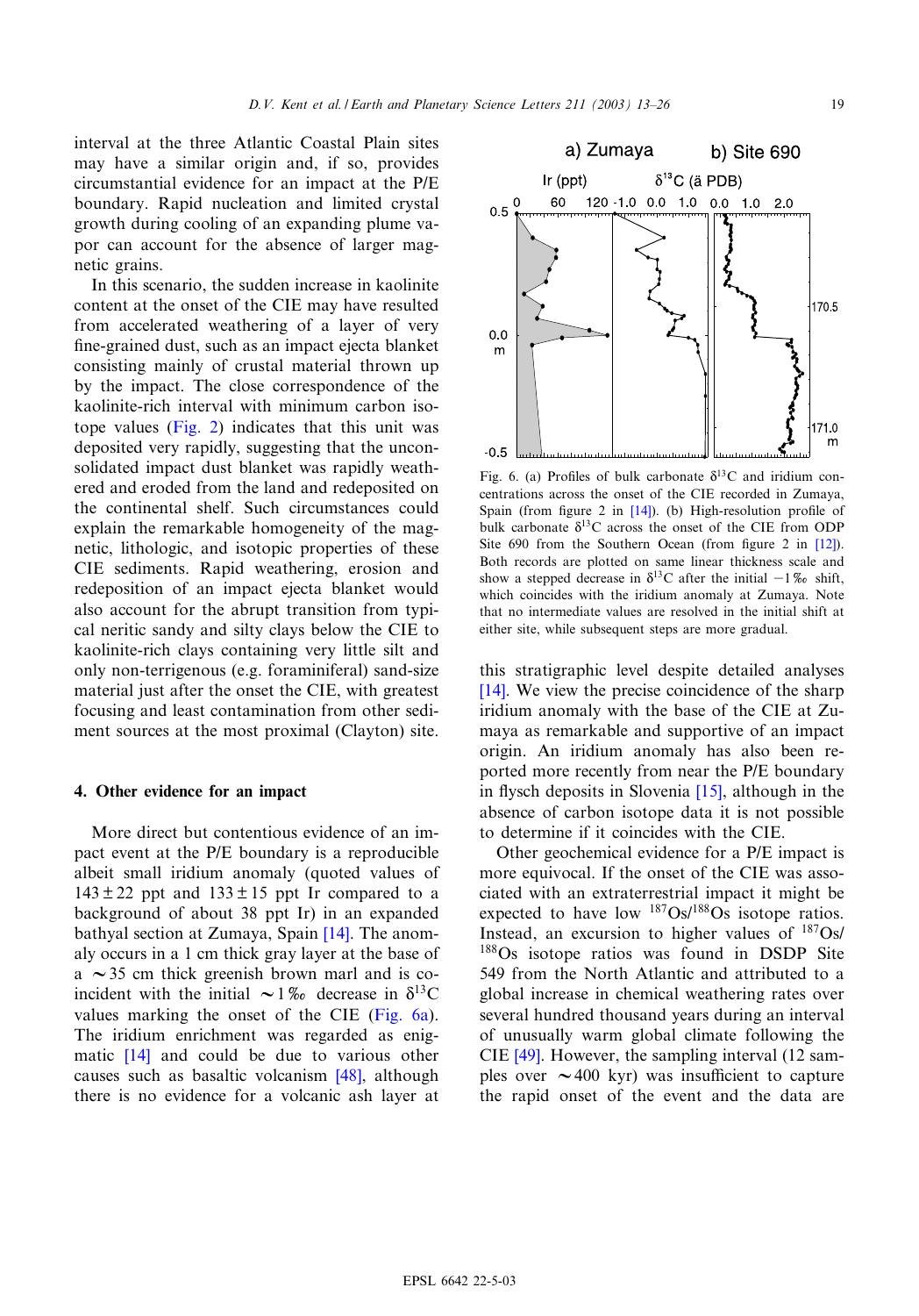therefore inconclusive regardi[ng](#page-12-0) [t](#page-12-0)he triggering mechanism. As [Rav](#page-12-0)izza et al. [49] point out, in a longer osmium isotope record from North Pa-cific core GPC3 [5[0\], a](#page-13-0)n osmium isotope *minimum* occurs in an interval that has been correlated with [the P/E](#page-12-0) boundary [51]. We suggest that although the origin of this minimum is highly uncertain [49,50], a contribution from extraterrestrial osmium cannot be excluded.

Core GPC3 also yielded a continuous record of [extr](#page-13-0)aterrestrial helium borne by the fallout of interplanetary dust particles over the past 70 Myr [52]. The observ[ation](#page-13-0) that the K/T boundary, which is identified in these sediments by a large iridium anomaly [53], has no associated [pea](#page-13-0)k in extraterrestrial helium can be explained by devolatization of a large body during impact [52]. Accor[dingl](#page-13-0)y, the absence of a significant increase in extraterrestrial helium at around the P/E boundary [52] does not preclude an impact of a large extraterrestrial obje[ct bu](#page-13-0)t does suggest that it was not accompanied by a comet shower as inferred for the late Eocene [54].

## 5. Estimate of comet size from carbon isotope evidence

In the absence of any other major source of sufficiently  $^{12}$ C-enriched carbon, it has been assumed that the CIE resulted fr[om](#page-11-0) dissociation of seafloor methane hydrate deposits having  $\delta^{13}$ C values of about  $-60\%$  [6,7]. However, [space](#page-13-0) probe measurements of Comet Halley show that cometary material is rich in carbon [\[55,](#page-13-0)56] with measured  $^{12}$ C/ $^{13}$ C ratios as high as 5000 compared to terrestrial values of about 89 [56]. Interplanetary dust parti[cles](#page-13-0) collected in the Earth's atmosphere and thought to represent, at least in [part,](#page-13-0) cometary dust [57] also show  $^{12}$ C enrichment and can have  $\delta^{13}$ C values of  $-45\%$ or lower [58] (Fig. 7). An impact of a cometary body can therefore provide an alternative source of  $^{12}$ C-enriched carbon as well as explain the magnetic nanoparticles on the New Jersey shelf and the iridium anomaly at Zumaya.

Assuming a cometary source of  $^{12}$ C-enriched carbon, the magnitude of the CIE can be used



Fig. 7. Histogram of cluster interplanetary dust particle (IDP)  $\delta^{13}$ C values (data from [58]).

to estimate the size of the [P/E impa](#page-6-0)ctor. The CIE is characterized by a stepped decrease in bulk carbonate  $\delta^{13}$ C values (Fig. 6a,b), but the initial negative shift of  $\sim 1\%$  is significantly more abrupt than subsequent steps and must have occurred in much less than 1000 yr [12]. At most, a comet impact would be called upon to [acco](#page-11-0)unt only for the initial decrease, which we note is coincident with the Ir anomaly at Zumaya [14]. For a cometary body with  $-45\%$   $\delta^{13}C$ ,  $\sim$ 900 Gt of extraterrestrial c[arbon](#page-8-0) would account for a  $1\%$  decrease in a total exchangeable carbon reservoir of 40 000 Gt (Fig. 8). A more reasonable estimate is obtained by accounting for a  $4\%$  shift in only the surface ocean and atmosp[here ca](#page-2-0)rbon reservoirs ( $\sim$ 2000 Gt C), as indicated by [isotope a](#page-11-0)nalyses in the New Jersey [sites \(](#page-11-0)Fig. 2) and for surface-dwelling planktonic foraminifera [1,11,13] and terrestrial carbonates [2,59]. This would require only  $\sim$  200 Gt of cometary carbon; t[he e](#page-13-0)quivalent diameter of such a comet with  $20-25$  wt% carbon [56] and bulk density 1500 kg/m<sup>3</sup> [60] would be upwards of 11 km. We emphasize that other factors may have contributed to the magnitude of the surface-ocean/atmosphere  $\delta^{13}$ C shift, which would reduce the re-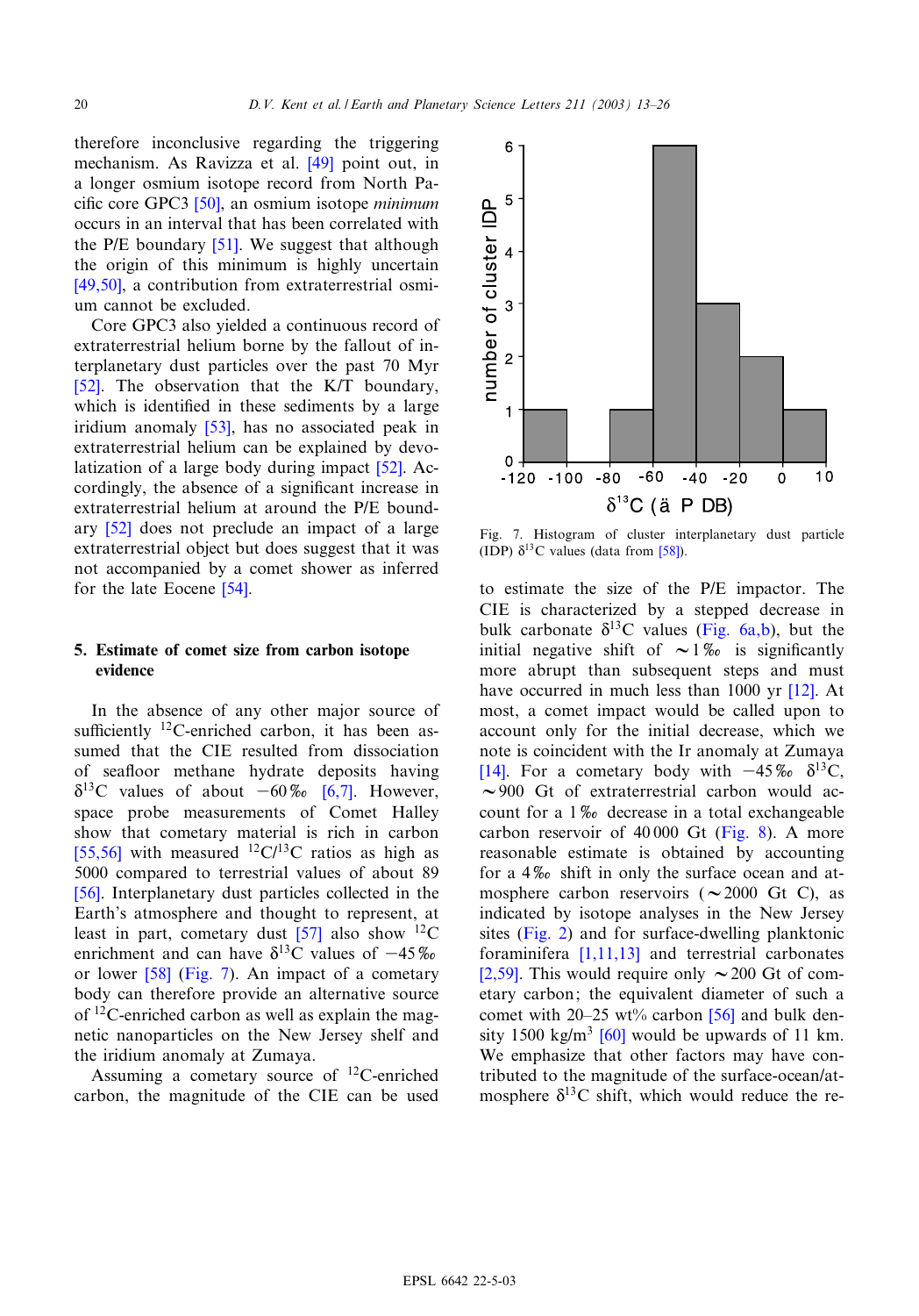<span id="page-8-0"></span>

Fig. 8. Mass of carbon as a function of its carbon isotopic composition [requir](#page-13-0)ed to produce a  $-1\%$  shift in the modern total exchangeable ocean^atmosphere carbon reservoir  $(40000 \text{ Gt}; [78,79])$ . The mass of carbon necessary to cause an isotopic shift in the carbon reservoir is given by:

$$
C_a = C_i \bigg( \!\frac{\Delta \delta^{13} C}{\delta^{13} C_a \!-\! \delta^{13} C_i \!-\! \Delta \delta^{13} C}\!\bigg)
$$

where  $C_i$  is the initial mass of carbon of isotopic composition  $\delta^{13}C_i$  in the reservoir,  $C_a$  is the mass of carbon of isotopic composition  $\delta^{13}C_a$  added to the reservoir, and  $\Delta \delta^{13}C$  is the change in the  $\delta^{13}$ [C va](#page-13-0)lue of the reservoir. The  $\delta^{13}$ C of oceanic dissolved inorganic carbon immediately prior to the CIE was about  $1.5\%$  [69]; assuming a partitioning between organic and inorganic carbon similar to modern, this indicates an exch[ange](#page-13-0)able carbon i[soto](#page-13-0)pic composition [of](#page-13-0)  $-0.75\%$ [. N](#page-13-0)ominal carbo[n i](#page-11-0)sotopic compositions are shown for mantle  $CO<sub>2</sub>$  [80], CI chondrites [81], organic carbon [80], comets [58], and methane [6] for comparison.

quired comet size. For instance, a  $\sim$  2\% decrease in the  $\delta^{13}$ C value of the surface-[ocea](#page-13-0)n/atmosphere reservoir at the K/T boundary has been attributed to a reduction in productivity  $[68]$ . The convergence of planktonic and [benthic](#page-11-0) foraminiferal  $\delta^{13}$ C values suggests that this may also have occurred at the P/E boundary  $[1,13]$ , in which case only  $\sim$ 95 Gt of cometary carbon ( $\sim$ 8 km equivalent diameter) would be required to explain the remaining  $\sim 2\%$  shift. Given the uncertainties in the properties of comets, impact dynamics and the response of the perturbed carbon reservoir, we believe that  $\sim$  10 km for the P/E [come](#page-13-0)t is a plausible estimate and note that modern comets such as P/Halley can be of similar size [61].

The nominal size of the postulated P/E comet is comparable to the K/T bolide ( $10 \pm 4$  k[m\) w](#page-13-0)hose size was estimated primarily from the iridium content of the  $\sim$ 1 cm thick boundary clay [62]. Our suggestion that the P/E impactor was a volatilerich comet rather than an asteroid could help explain why t[here](#page-11-0) is only a small iridium anomaly found associated with the  $\sim$  1 cm thick gray layer at Zumaya [14]. Nevertheless, we acknowledge that it is difficult to reconcile the small magnitude of the observed iridium anomaly at Zumaya with the thickness of the presumed ejecta layer using reasonable cometary compositions. For [exam](#page-13-0)ple, if a cometary nucleus contains about equal proportions of carbon and a silicate fraction [60] with a chondritic abundance of  $\sim$  500 ppb Ir, the dilution of 100 Gt of chondritic material by a factor of 5000 to produce a 100 ppt Ir anomaly would result in the equivalent of an ejecta layer about 40 cm thick. This is considerably thicker than the gray layer at Zumaya but additional data on iridium contents and detailed lithologic characteristics from other sections are needed to understand the nature of the discrepancy. Interestingly, a similar calculation for a 10 km ch[ondr](#page-13-0)itic asteroid as the K/T impactor (dilution by a factor of 50 to produce a 10 ppb Ir anomaly [63]) results in an ejecta layer of about 5 cm that is appreciably thicker than observed for the K/T boundary clay.

Impacts of large comets are rare but hardly improbable events; the collision rate for comets larger than 10 km is [estim](#page-13-0)ated to be about  $10^{-8}$  $yr^{-1}$ , about a factor of three greater than for  $> 8$ km diameter asteroids  $[64]$ . We have not identified the si[te o](#page-13-0)f the postulated P/E impact. However, large impact craters continue to be found on land (e.g. [65]) and, since a larger portion of the Earth's surface area is oceanic rather than continental, it must be acknowledged that the P/E impact may have occurred on oceanic crust. Impact craters of any age have b[een d](#page-13-0)ifficult to find in the ocean basins, although they must exist given the continental crater record [66].

#### 6. Contribution from seafloor methane hydrates

Simultaneous mechanical disruption of sedi-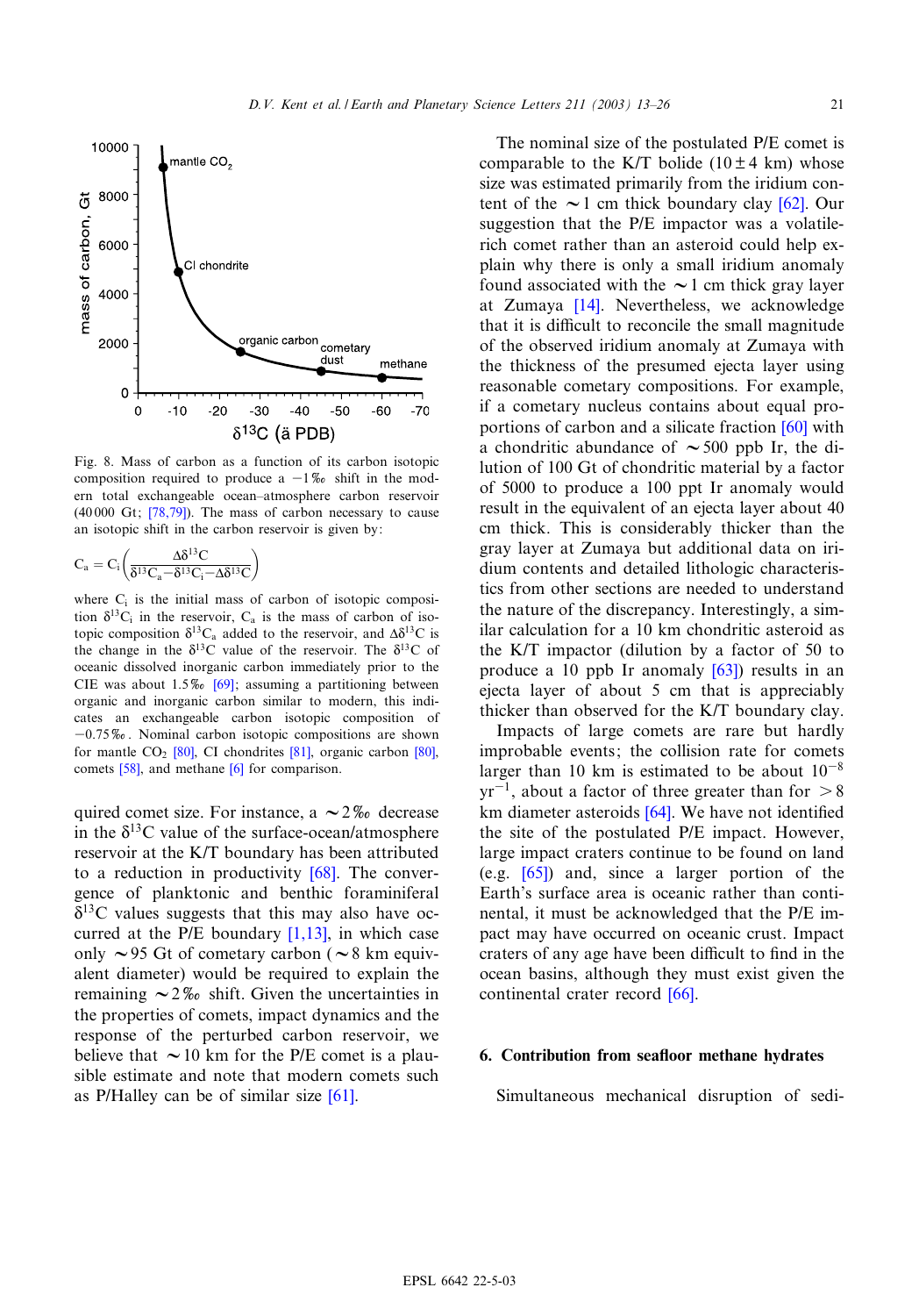ments and consequent release of methane hydrates could conceivably be triggered by an impact event. Slumping on the continental slope would presumably have occurred coincident with continental shelf impacts such as those that created the [85](#page-13-0) km diameter Chesapeake crater of late Eocene age (35 Ma) on the coastal plain of Virginia [65] and the 45 k[m di](#page-13-0)ameter Montagnais crater of early Eocene age (50.5 Ma) on the Nova Scotia continental shelf  $[67]$ . However, no significant [negativ](#page-13-0)e shift in ocean carbon isotope values has been documented coincident with these events (e.g. [68,69]). This suggests that the amount of methane released as a result of impact-induced slumping was small relative to the whole ocean carbon reservoir, although some release of methane hydrate at the time of impact would be co[nsist](#page-13-0)ent with widespread slumping along the western North Atlantic margin at the time of the CIE [60]).

The highest potential for release of large amounts of seafloor methane hydrate would presumably result from a direct impact in an area of gas hydrate accumulation. At the Blake Ridge, which is thought to be hydrate-rich in compa[rison](#page-13-0) to other areas, only  $\sim$  35 Gt of carbon is present either as hydrate or gas in a  $26000 \text{ km}^2$  area [70]. This means that if a large impact activated this entire area (equivalent to a  $\sim$  180 km diameter crater) the amount of methane that could be released directly would be only a small fraction of that required to produce the initial isotopic decrease at the CIE. On the other hand, greenhouse warming from the introduction of extraterrestrial carbon into the atmosphere may have triggered thermal dissociation of methane.

#### 7. Greenhouse warming

The P/E impact hypothesis implies that a cometary body introduced  $\sim$  100–200 Gt carbon directly into the atmosphere where it would have oxidized to  $CO<sub>2</sub>$ . While there is little agreement on Paleogene atmospheric CO<sub>2</sub> levels, a r[ecent](#page-13-0) estimate suggests that they may have been comparable to present-day levels of  $\sim$  300 ppm [71], or equivalent to  $\sim 600$  Gt of carbon. The comet impact hypothesis would therefore imply a virtually instantaneous  $\sim 15-30\%$  increase in atmospheric  $pCO<sub>2</sub>$  and the P/E thermal maximum that occurred synchronous with the CIE is an expected consequence, through greenhouse warming. The massive initial injection of  $CO<sub>2</sub>$  and resultant greenhouse warming would also have produced newly corrosive and warmer (and hence less oxygenated) bottom waters that have previously been suggested as proxi[mate](#page-11-0) causal mechanisms for the mass extinction of benthic foraminifera coincident with the CIE [1,4]. Bottom-water warming may also have eventually resulted in thermal dissociation of seafloor gas hydrates, accentuating the environmental and carbon isotopic effects.

#### 8. Discussion

To explain the CIE, Dickens et al. [6] excluded mantle  $CO<sub>2</sub>$  as a realistic source of <sup>12</sup>C-enriched carbon, given its relatively high ( $-5\%$ )  $\delta^{13}$ C value compared to the magnitude of the CIE, and argued that methane hydrate with  $-60\%$   $\delta^{13}$ C was practically the only viable alternative. We have tried to build a case that extraterrestrial carbon is another potential source of light carbon, which can account for the extremely rapid onset of the CIE while consequent dissociation of sea floor methane hydrate may be responsible for the more gradual (over 10s of kyr) and larger  $(\sim 2.5\%$ ) decrease in whole-ocean  $\delta^{13}$ C values. A cometary impact coincident with the P/E boundary can also help explain some enigmatic features associated with this event, such as the iridium anomaly at Zumaya, the abrupt appearance of kaolinitic clays with abundant magnetic nanoparticles on the coastal shelf of NJ, and especially the nearly simultaneous onset of the CIE and the thermal maximum. Indeed, a key feature and testable prediction of a comet impact is that it should produce virtually instantaneous environmental effects in the atmosphere and surface ocean with later repercussions in the deeper ocean.

Recently, a high-resolution isotopic record of the temporal relationship between warming and carbon input was published from Site 690 and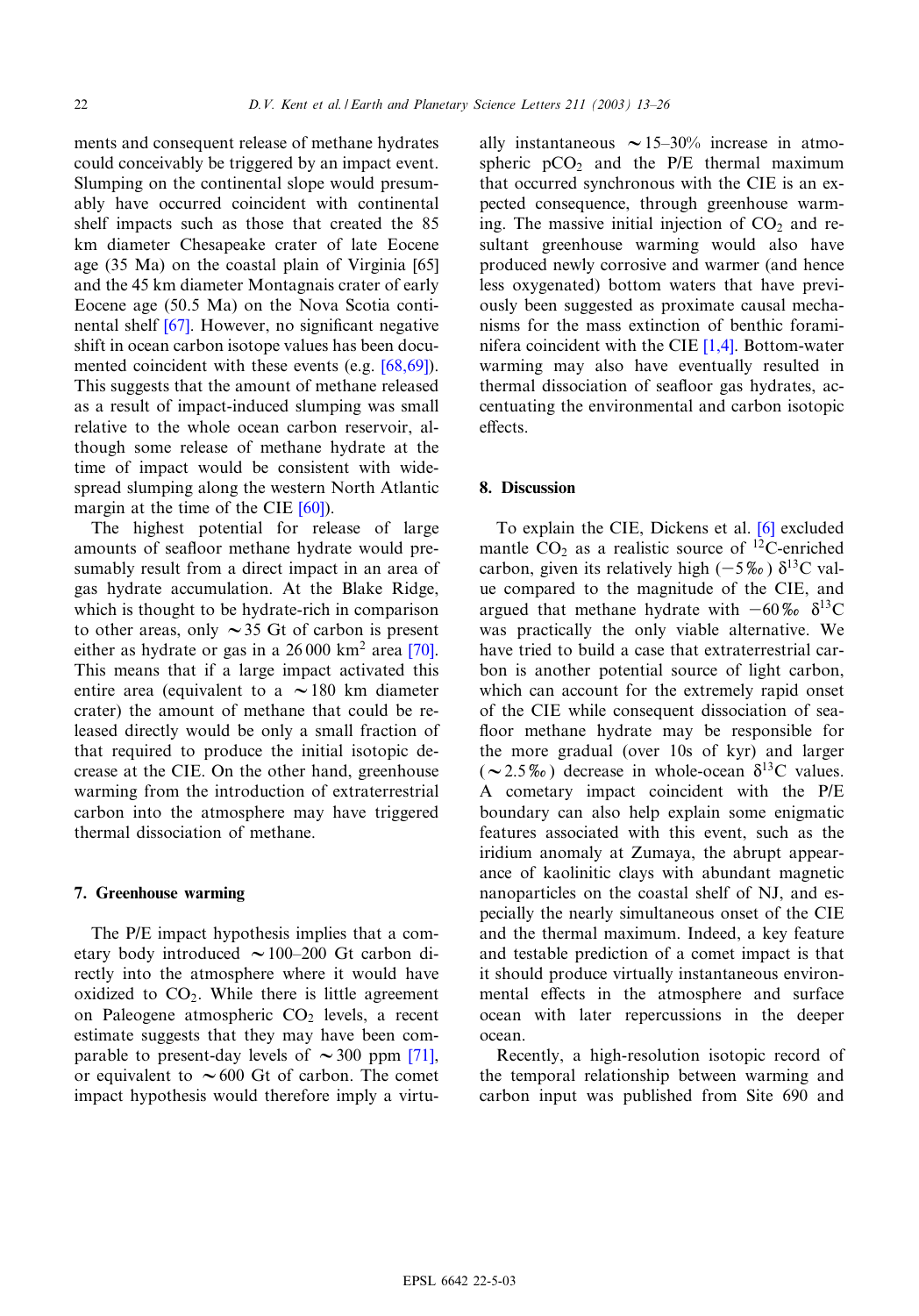interpreted as showing that the CIE was preceded by a brief period of s[urfa](#page-11-0)ce-water warming that somehow led to the thermal dissociation of sea floor methane hydrate  $[13]$ . For the following reasons, we suggest that this record instead provides evidence more compatible with the comet impact hypothesis:

- 1. A decrease of  $-1.5\%$  in  $\delta^{18}$ O single-specimen values of surface-dwelling planktonic foraminifera was described as occurring over 3 cm below the virtually instantaneous (wi[thin](#page-11-0) 1 cm) onset of excursion  $\delta^{13}$ C values, which is the primary observational [basis](#page-11-0) cited [13] for a thermal precursor to the CIE. However, the data plotted in figure 3 of  $[13]$  show that pre-CIE  $\delta^{18}$ O values at the top of this 3 cm interval (as indicated by correspondence with pre-CIE  $\delta^{13}$ C values) are virtually equivalent to those at the bottom of the interval, so that the variability within this interval seems more likely to reflect normal (int[erann](#page-11-0)ual to millenial) variations rather than a unidirectional warming as interpreted by [13]. The bimodal distribution of both  $\delta^{13}$ C a[nd](#page-11-0)  $\delta^{18}$ O values in the single-specimen stable isotope data at the onset of the CIE (level 2 in [13]) indicates an essentially instantaneous 4\% decrease in surface-ocean and atmosphere  $\delta^{13}$ C values synchronous with a very rapid 6°C increase in surface-water temperature.
- 2. The cited sequence of first excursion  $\delta^{13}C$  values from surface-dwelling to thermoclinedwelling planktonic foraminifera suggests a top-down hydrographic progression of the onset of the CIE. This top-down progression of events is [also](#page-13-0) consistent wit[h inf](#page-11-0)erences drawn from planktonic foraminiferal assemblage changes [72]. Thomas et al. [13] explained the progression of the carbon isotope anomaly from surface to deep waters as due to a rapid transfer of methane from the dissociated hydrates into the surface ocean and atmosphere without first oxidizing near the source in the deep sea. However, experimental data indicate that methane released in the water column above the hydrate stability zone, as would be the case following thermal dissociation, is extremely unlikely to enter the atmosphere prior

to oxidation [73]. A simpler explanation follows directly from the comet impact hypothesis, which predicts exactly such a top-down progression because the comet's isotopically light carbon would be injected first into the atmosphere and propagate into the shallow and then deeper ocean. If the comet impact hypothesis is correct, we would expect that the initial input of light carbon and atmosphere/surface-ocean warming occurred simultaneously and virtually instantaneously at the limits of stratigraphic resolution.

# 9. Conclusions

In conclusion, we believe that a comet impact provides a viable and direct method of delivery of <sup>12</sup>C-rich carbon to initiate the CIE and the P/E thermal maximum, which may have triggered a more gradual thermal dissociation of seafloor methane hydrates. The biotic and environmental response to the hypothesi[zed P/E](#page-12-0) impact, which included the brief dominance of an ex[otic e](#page-11-0)xcursion plankton assemblage [27,28] and a mass extincti[on](#page-13-0) among benthic foraminifera  $[1,4]$ , was clearly different from that following the  $K/T$  impact [62], [whic](#page-13-0)h resulted in massive extinctions of plankton but with little effect on benthic communities [68]. These considerations, [tog](#page-13-0)ether with large impacts that have had little apparent long-term environmental consequences [74], suggest that the effects and signatures of [large](#page-13-0) impacts vary and depend strongly on factors such as the composition of the impactor [75,76] as well as the target area, and Earth's climate state prior to the impact. If supported by further evidence of tracers of extraterrestrial material in CIE deposits, the P/E impact may have implications for the cause of other catastrophic events accom[pan](#page-13-0)ied by sudden negative carbon isotope excursions, such as at the Permo–Triassic boundary [77].

#### Acknowledgements

We thank Marie-Pierre Aubry, Bill Berggren,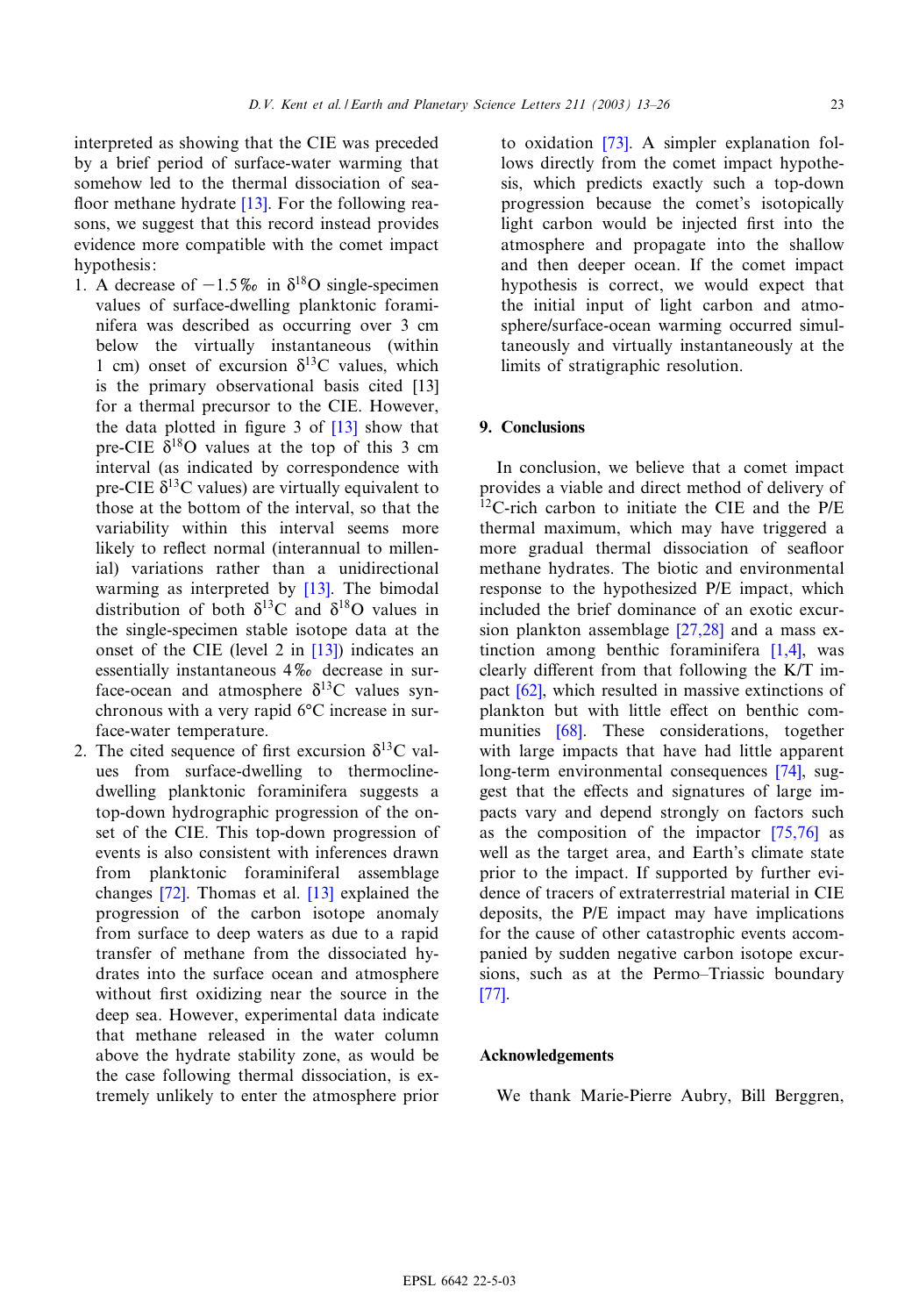<span id="page-11-0"></span>Wally Broecker, Julie Carlut, Jeff Gee, Roger Hewins, Mimi Katz, Ken Miller, Paul Olsen and especially Frank Kyte, who pointed out problems with the ejecta mass budget, for useful comments and discussions, and journal reviewers for critical comments that helped us to refine our ideas and improve the manuscript. This work was supported by grant OCE 0084032 (Biocomplexity) from the U.S. National Science Foundation and a NSF Graduate Research Fellowship (B.S.C.). LDEO #6449.**[BARD]** 

#### References

- [1] J.P. Kennett, L.D. Stott, Abrupt deep-sea warming, palaeoceanographic changes and benthic extinctions at the end of the Palaeocene, Nature 353 (1991) 225^229.
- [2] P.L. Koch, J. Zachos, P.D. Gingerich, Correlation between isotope records in marine and continental carbon reservoirs near the Palaeocene/Eocene boundary, Nature 358 (1992) 319^322.
- [3] J.C. Zachos, K.C. Lohmann, J.C.G. Walker, S.W. Wise, Abrupt climate change and transient climates during the Paleogene: A marine perspective, J. Geol. 101 (1993) 191^ 213.
- [4] E. Thomas, N.J. Shackleton, The Paleocene-Eocene benthic foraminiferal extinction and stable isotope anomalies, in: R.W.O.B. Knox, R.M. Corfield, R.E. Dunay (Eds.), Correlation of the Early Paleogene in Northwest Europe, Geol. Soc. London Spec. Publ. 101, 1996, pp. 401^441.
- [5] M.C. Maas, M.R.L. Anthony, P.D. Gingerich, G.F. Gunnell, D.K. Krause, Mammalian generic diversity and turnover in the late Paleocene and early Eocene of the Bighorn and Crazy Mountains Basins, Wyoming and Montana, Palaeogeogr. Palaeoclimatol. Palaeoecol. 115  $(1995)$  181-207.
- [6] G.R. Dickens, J.R. O'Neil, D.K. Rea, R.M. Owen, Dissociation of oceanic methane hydrate as a cause of the carbon isotope excursion at the end of the Paleocene, Paleoceanography 10 (1995) 965^971.
- [7] G.R. Dickens, M.M. Castillo, J.C.G. Walker, A blast of gas in the latest Paleocene: Simulating first-order effects of massive dissociation of oceanic methane hydrate, Geology 25 (1997) 259^262.
- [8] K. Kaiho, T. Arinobu, R. Ishiwatari, H.E.G. Morgans, H. Okada, N. Takeda, K. Tazaki, G. Zhou, Y. Kajiwara, R. Matsumoto, A. Hirai, N. Niitsuma, H. Wada, Latest Paleocene benthic foraminiferal extinction and environmental changes at Tawanui, New Zealand, Paleoceanography 11 (1996) 447-465.
- [9] M.E. Katz, B.S. Cramer, G.S. Mountain, S. Katz, K.G. Miller, Uncorking the bottle: What triggered the Paleo-

cene/Eocene thermal maximum methane release?, Paleoceanography 16 (2001) 549-562.

- [10] T.J. Bralower, D.J. Thomas, J.C. Zachos, M.M. Hirschmann, U. Rohl, H. Sigurdsson, E. Thomas, D.L. Whitney, High-resolution records of the late Paleocene thermal maximum and circum-Caribbean volcanism: Is there a causal link?, Geology 25 (1997) 963^966.
- [11] D.J. Thomas, T.J. Bralower, J.C. Zachos, New evidence for subtropical warming during the late Paleocene thermal maximum: Stable isotopes from Deep Sea Drilling Project Site 527, Walvis Ridge, Paleoceanography 14 (1999) 561^ 570.
- [12] S. Bains, R.M. Corfield, R.D. Norris, Mechanism of climate warming at the end of the Paleocene, Science 285 (1999) 724^727.
- [13] D.J. Thomas, J.C. Zachos, T.J. Bralower, E. Thomas, S. Bohaty, Warming the fuel for the fire: Evidence for the thermal dissociation of methane hydrate during the Paleocene-Eocene thermal maximum, Geology 30 (2002) 1067^ 1070.
- [14] B. Schmitz, F. Asaro, E. Molina, S. Monechi, K. von Salis, R.P. Speijer, High-resolution iridium,  $\delta^{13}C$ ,  $\delta^{18}O$ , foraminifera and nannofossil profiles across the latest Paleocene benthic extinction event at Zumaya, Spain, Palaeogeogr. Palaeoclimatol. Palaeoecol. 133 (1997) 49-68.
- [15] T. Dolenec, J. Pavsic, S. Lojen, Ir anomalies and other elemental markers near the Palaeocene-Eocene boundary in a flysch sequence for the Western Tethys (Slovenia), Terra Nova 12 (2001) 199^204.
- [16] K.G. Miller, P.J. Sugarman, J.V. Browning, R.K. Olsson, S.F. Pekar, T.J. Reilly, B.S. Cramer, M.-P. Aubry, R.P. Lawrence, J. Curran, M. Stewart, J.M. Metzger, J. Uptegrove, D. Bukry, L.H. Burckle, J. D.Wright, M.D. Feigenson, G.J. Brenner, R.F. Dalton, Bass River Site, in: K.G. Miller, P.J. Sugarman, J.V. Browning (Eds.), Proc. ODP Init. Reports 174AX (1998) 5^43.
- [17] B.S. Cramer, M.-P. Aubry, K.G. Miller, R.K. Olsson, J.D. Wright, D.V. Kent, An exceptional chronologic, isotopic, and clay mineralogic record of the latest Paleocene thermal maximum, Bass River, NJ, ODP 174AX, Bull. Soc. Geol. France 170 (1999) 883-897.
- [18] K.G. Miller, P.J. Sugarman, J.V. Browning, B.S. Cramer, R.K. Olsson, L.d. Romero, M.-P. Aubry, S.F. Pekar, M.D. Georgescu, K.T. Metzger, D.H. Monteverde, E.S. Skinner, J. Uptegrove, L.G. Mullikin, F.L. Muller, M.D. Feigenson, T.J. Reilly, G.J. Brenner, D. Queen, [Ancora](http://www-odp.tamu.edu/publications/174AXSIR/VOLUME/CHAPTERS/174AXS-1.PDF) [site report, in: K.G. Miller, P.J. Sugarman, J.V. Brownin](http://www-odp.tamu.edu/publications/174AXSIR/VOLUME/CHAPTERS/174AXS-1.PDF)g [\(Eds.\), Proc. ODP Init. Re](http://www-odp.tamu.edu/publications/174AXSIR/VOLUME/CHAPTERS/174AXS-1.PDF)ports 174AX (1998) http:// www-odp.tamu.edu/publications/174AXSIR/VOLUME/ CHAPTERS/174AXS-1.PDF.
- [19] L. Lanci, D.V. Kent and K.G. Miller, Detection of sequence boundaries using core-log integration of magnetic susceptibility and natural gamma-ray measurements at the Ancora site on the Atlantic Coastal Plain, J. Geophys. Res. 107 (2002) 2216, 10.1029/2000JB000026.
- [20] T.G. Gibson, L.M. Bybell, D.B. Mason, Stratigraphic and climatic implications of clay mineral changes around the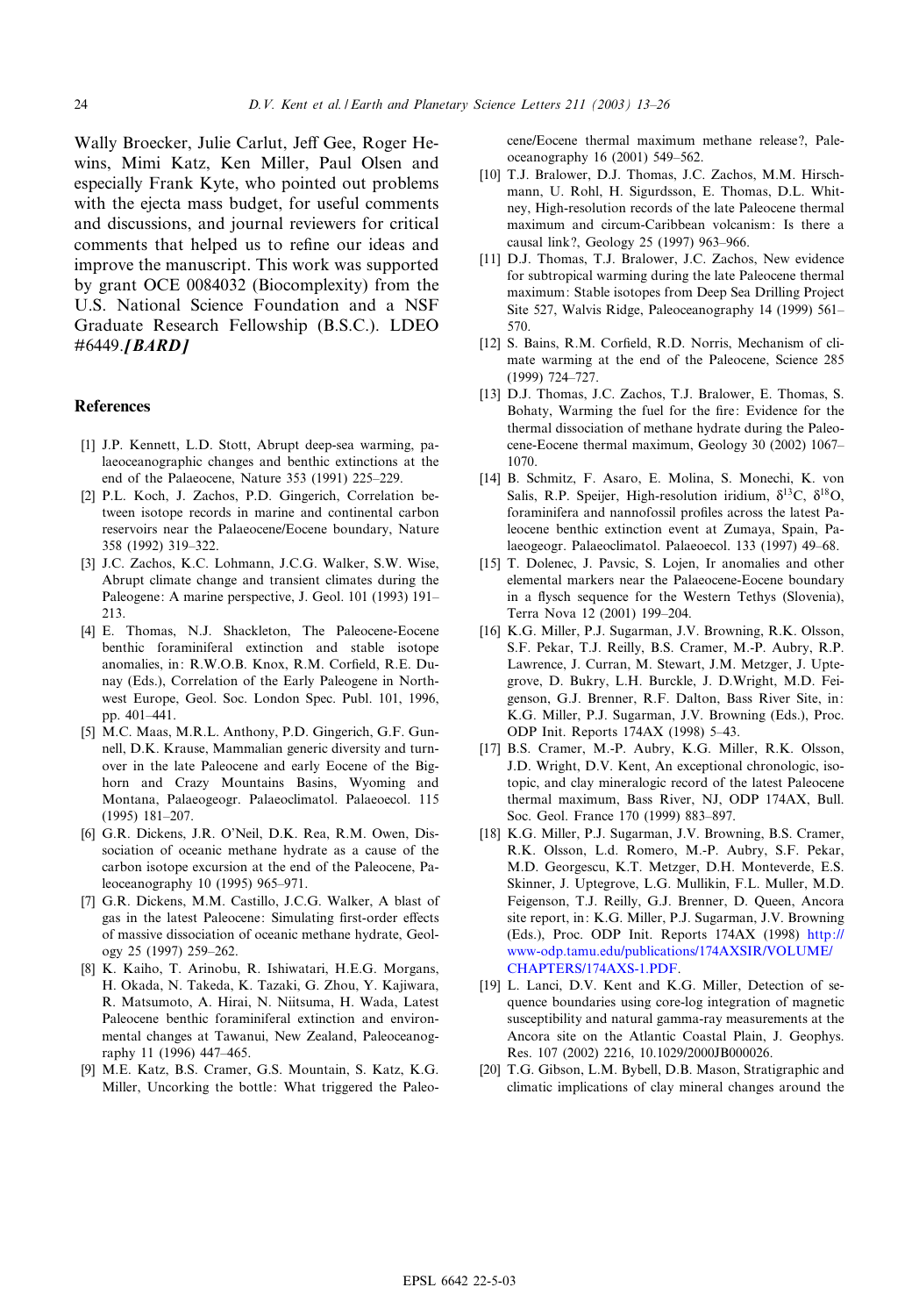<span id="page-12-0"></span>Paleocene/Eocene boundary of the northeastern US margin, Sediment. Geol. 134 (2000) 65^92.

- [21] M.-P. Aubry, Where should the Global Stratotype Section and Point (GSSP) for the Paleocene/Eocene boundary be located?, Bull. Soc. Geol. France 171 (2000) 461^ 476.
- [22] M.-P. Bolle, T. Adatte, G. Keller, K. von Salis, S. Burns, The Paleocene-Eocene transition in the southern Tethys (Tunisia): Climatic and environmental fluctuations, Bull. Soc. Geol. France 170 (1999) 661-680.
- [23] C. Robert, J.P. Kennett, Antarctic subtropical humic episode at the Paleocene-Eocene boundary: Clay-mineral evidence, Geology 22 (1994) 211-214.
- [24] M. Thiry, Palaeoclimatic interpretation of clay minerals in marine deposits: An outlook from the continental origin, Earth Sci. Rev. 49 (2000) 201-221.
- [25] U. Röhl, T.J. Bralower, R.D. Norris, G. Wefer, New chronology for the late Paleocene thermal maximum and its environmental implications, Geology 28 (2000) 927^930.
- [26] M.-P. Aubry, B.S. Cramer, K.G. Miller, J.D. Wright, D.V. Kent, R.K. Olsson, Late Paleocene event chronology unconformities, not diachrony, Bull. Soc. Geol. France 171 (2000) 367-378.
- [27] D.C. Kelly, T.J. Bralower, J.C. Zachos, I. Premoli-Silva, E. Thomas, Rapid diversification of planktonic foraminifera in the tropical Pacific (ODP Site 865) during the late Paleocene thermal maximum, Geology 24 (1996) 423-426.
- [28] M.P. Aubry, A. Sanfilippo, Late Paleocene-Early Eocene sedimentary history in western Cuba: Implications for the LPTM and for regional tectonic history, Micropaleontology 45 (1999) 5-18.
- [29] B.S. Cramer, K.G. Miller, J.D. Wright, M.-P. Aubry, R.K. Olsson, Neritic records of the late Paleocene thermal maximum from New Jersey, GFF 122 (2000) 38-39.
- [30] D.J. Dunlop, Superparamagnetic and single-domain threshold sizes in magnetite, J. Geophys. Res. 78 (1973) 1780^1793.
- [31] M. Winklhofer, K. Fabian, F. Heider, Magnetic blocking temperatures of magnetite calculated with a three-dimensional micromagnetic model, J. Geophys. Res. 102 (1997) 22695^22710.
- [32] A.J. Newell, R.T. Merrill, Size dependence of hysteresis properties of small pseudo-single-domain grains, J. Geophys. Res. 105 (2000) 19393^19403.
- [33] L. Tauxe, T.A.T. Mullender, T. Pick, Potbellies, waspwaists, and superparamagnetism in magnetic hysteresis, J. Geophys. Res. 101 (1996) 571-583.
- [34] L. Lanci, D.V. Kent, Introduction of thermal activation in forward modeling of SD hysteresis loops and implications for the interpretation of the Day diagrams, J. Geophys. Res. 108 (B3) (2002) 10.1029/2001JB000944.
- [35] D.J. Dunlop, Theory and application of the Day plot  $(M_{rs}/M_s$  versus  $H_{cr}/H_c$ ) 2. Application to data for rocks, sediments, and soils, J. Geophys. Res. 107 (2002) 10.129/ 2001JB000487.
- [36] A.V. Smirnov, J.A. Tarduno, Low-temperature magnetic

properties of pelagic sediments (Ocean Drilling Project Site 805C): Tracers of maghemitization and magnetic mineral reduction, J. Geophys. Res. 105 (2000) 16457^ 16471.

- [37] K. Fukuma, M. Torii, Variable shape of magnetic hysteresis loops in the Chinese loess-paleosol sequence, Earth Planets Space 50 (1998) 9-14.
- [38] S.T. Brachfeld, S.K. Banerjee, A new high-resolution geomagnetic relative paleointensity record for the North American Holocene: A comparison of sedimentary and absolute intensity data, J. Geophys. Res. 105 (2000) 821^834.
- [39] J. King, S.K. Banerjee, J. Marvin, O. Ozdemir, A comparison of different magnetic methods for determining the relative grain size of magnetite in natural materials; some results from lake sediments, Earth Planet. Sci. Lett. 59 (1982) 404^419.
- [40] J.E.T. Channell, C. McCabe, Comparison of magnetic hysteresis parameters of remagnetized and unremagnetized limestones, J. Geophys. Res. 99 (1994) 4613^4623.
- [41] S.-B.R. Chang, J.L. Kirschvink, Magnetofossils, the magnetization of sediments, and the evolution of magnetite biomineralization, Annu. Rev. Earth Planet. Sci. 17 (1989) 169-195.
- [42] B.M. Moskowitz, R.B. Frankel, P.J. Flanders, R.P. Blakemore, B.B. Schwartz, Magnetic properties of magnetotactic bacteria, J. Magn. Magn. Mater. 73 (1988) 273^288.
- [43] R. Karlin, M. Lyle, G.R. Heath, Authigenic magnetite formation in suboxic marine sediments, Nature 326 (1987) 490-493.
- [44] B.W. Leslie, S.P. Lund, D.E. Hammond, Rock magnetic evidence for the dissolution and authigenic growth of magnetic minerals within anoxic marine sediments of the California continental borderland, J. Geophys. Res. 95 (1990) 4437-4452.
- [45] J.A. Tarduno, Temporal trends of magnetic dissolution in the pelagic realm: Gauging paleoproductivity?, Earth Planet. Sci. Lett. 123 (1994) 39^48.
- [46] T.J. Wdowiak, L.P. Armendarez, D.G. Agresti, M.L. Wade, S.Y. Wdowiak, P. Claeys, G. Izett, Presence of an iron-rich nanophase material in the upper layer of the Cretaceous-Tertiary boundary clay, Meteorit. Planet. Sci. 36 (2001) 123-133.
- [47] H.C. Verma, C. Upadhyay, R.P. Tripathi, A. Tripathi, A.D. Shukla, N. Bhandari, Nano-sized iron phases at the K/T and  $P/T$  boundaries revealed by Mössbauer spectroscopy, Lunar Planet. Sci. 32 (2001) 1270.pdf.
- [48] B. Schmitz, F. Asaro, Iridium geochemistry of volcanic ash layers from the early Eocene rifting of the northeastern North Atlantic and some other Phanerozoic events, Geol. Soc. Am. Bull. 108 (1996) 489-504.
- [49] G. Ravizza, R.N. Norris, J. Blusztajn, M.-P. Aubry, An osmium isotope excursion associated with the late Paleocene thermal maximum: Evidence of intensified chemical weathering, Paleoceanography 16 (2001) 155-163.
- [50] W.J. Pegram, K.K. Turekian, The osmium isotopic composition change of Cenozoic sea water as inferred from a